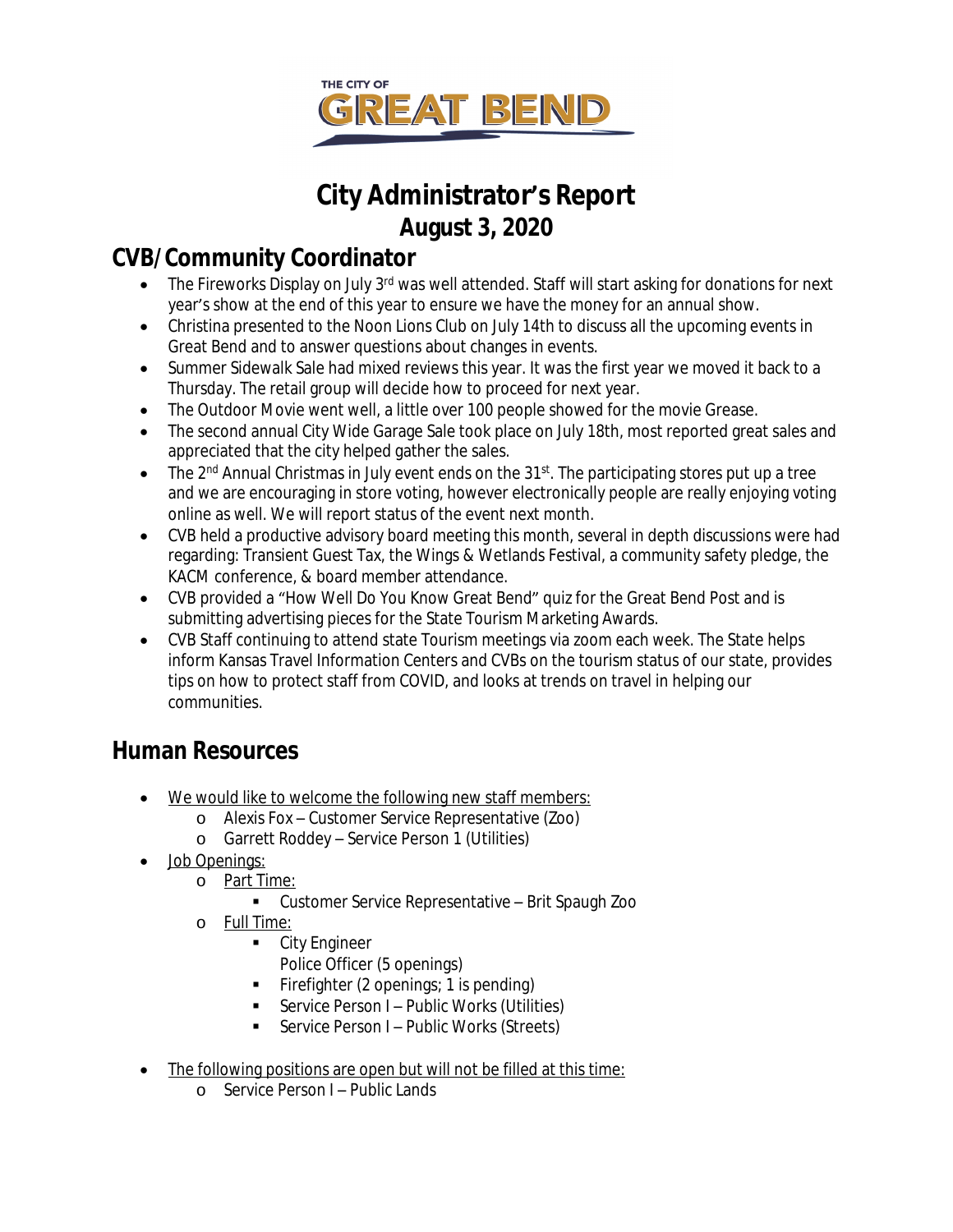

o Visitor Service Representative – CVB

### **Network Administrator**

- Replaced Battalion Chief pc at Fire Station 2
- Completed update on second server at Police department
- Ordering 5 Toughbook laptops for Police department cars
- Setup new office at Street Department for Arthur Keffer
- Completed cable drops and HDMI drops for break out rooms and offices for Eco Devo at Event Center – programmed VLAN and switch to make ports active
- Working with Nex-tech to get phone lines activated for addition rooms at Event Center
- Will be placing speakers with sound system for break out rooms for Eco Devo at Event Center Waiting on walls and ceilings to be finished
- Cameras in place at the Front Door
- Continuing Phishing Awareness and testing for City
- Continuing workflows with Laserfiche at City Hall and Fire Station
- Having Disaster Recovery Plan reviewed next week by department heads will make additional changes if needed

### **Public Lands**

- Storm cleanup of trees was completed.
- Continuing to work with the insurance company, contractors, and staff to make repairs to our facilities.
- Staff made 17 additional plexiglass shields for the council chambers, front door, fire dept., and court.
- Installed an asphalt milling pad at the end of Prairie Rose Dr. for a turn around.
- Hosted 219 ball games, 3 drag races, and 7 other events.
- Installation of some of the ballfield lights foundations will begin as early as 8-3-20.
- The new canopy for the Tot Spot was installed.
- The new roof for the tipping bucket at the wetlands arrived and is in place.
- The Bark in the Park/ dog swim will be on 8-15-20 from 8 till noon.
- Staff continues to focus on the mowing and making improvement to all city facilities.

### **Public Works**

#### **Property Maintenance Enforcement**

- 127 Complaints this month with 24 being citizen reported
	- o 46 complaints for trash/refuse
	- o 4 complaint for motor vehicles
	- o 76 complaints for overgrown vegetation
	- o 0 complaint for illegal dumping
	- o 1 complaint for minimum standards
	- o 0 complaint was investigated, and no violations were found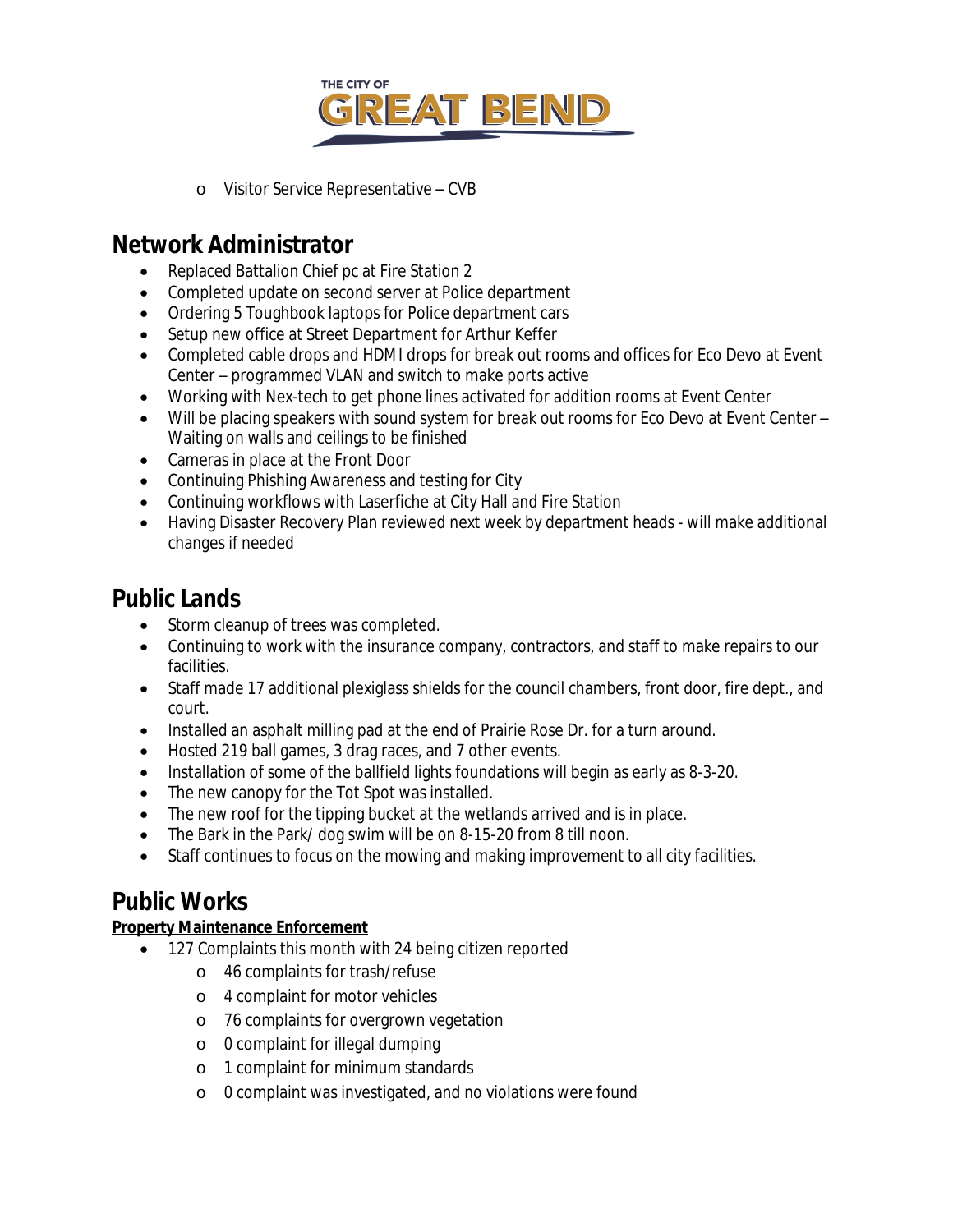

- o 0 complaints for graffiti
- 81 Abatement notices sent out (All Vegetation)
- 22 Abatements performed
- **58 Cases closed per citizen compliance (did not abate or go to council)**
- 5 Motor vehicles were brought into compliance

#### **Street Department**

**The street department has been out for 14 days in quarantine. They were gone 7/15-7/28.**

- **Concrete**
	- o Core sampled between Washington street and Main street and on Stone street on 10<sup>th</sup> for PEC
	- o Poured concrete on 11th street behind AmPride around a storm box cap
	- o Replaced the storm box on Garfield in the Eisenhower school entrance
- **Potholes**
	-
- **o Signs and Lights**
	- **o** Replaced a ped crossing light that was hit at Harrison and 10th
	- **o** Hung Compost signs, in regards, to illegal dumping
	- **o** Signs and lights repaired as needed
- **Compost Site**
	- **o** Burned trees and monitored the compost site with incoming trees
	- **o** Handed out hand bills about materials that we accept
- **•** Street Sweeping
	- **o** Elgin
		- Has been down due to a foot feed problem. The part has arrived and is being replaced.
	- **o** Tymco
		- Has not gone out, crews working on concrete and asphalt projects
- **Blading**
	- **o** Bladed alleys that had complaints
	- **o** Bladed the streets that we could
- **Ditches**
	- **o** Started on laying pipe on North Main
- **Catch Basins**
	- **o** Cleaned catch basin after rain events
- **Flood Control**
	- **o** Continued Mowing as much as possible due to rains.
	- **o**
- **Mosquito Fogging**
	- **o** July 2nd Fogged 4 hrs
- **Notes:**
	- **o Delineators came in and we are planning to start installing those at**

**Engineering**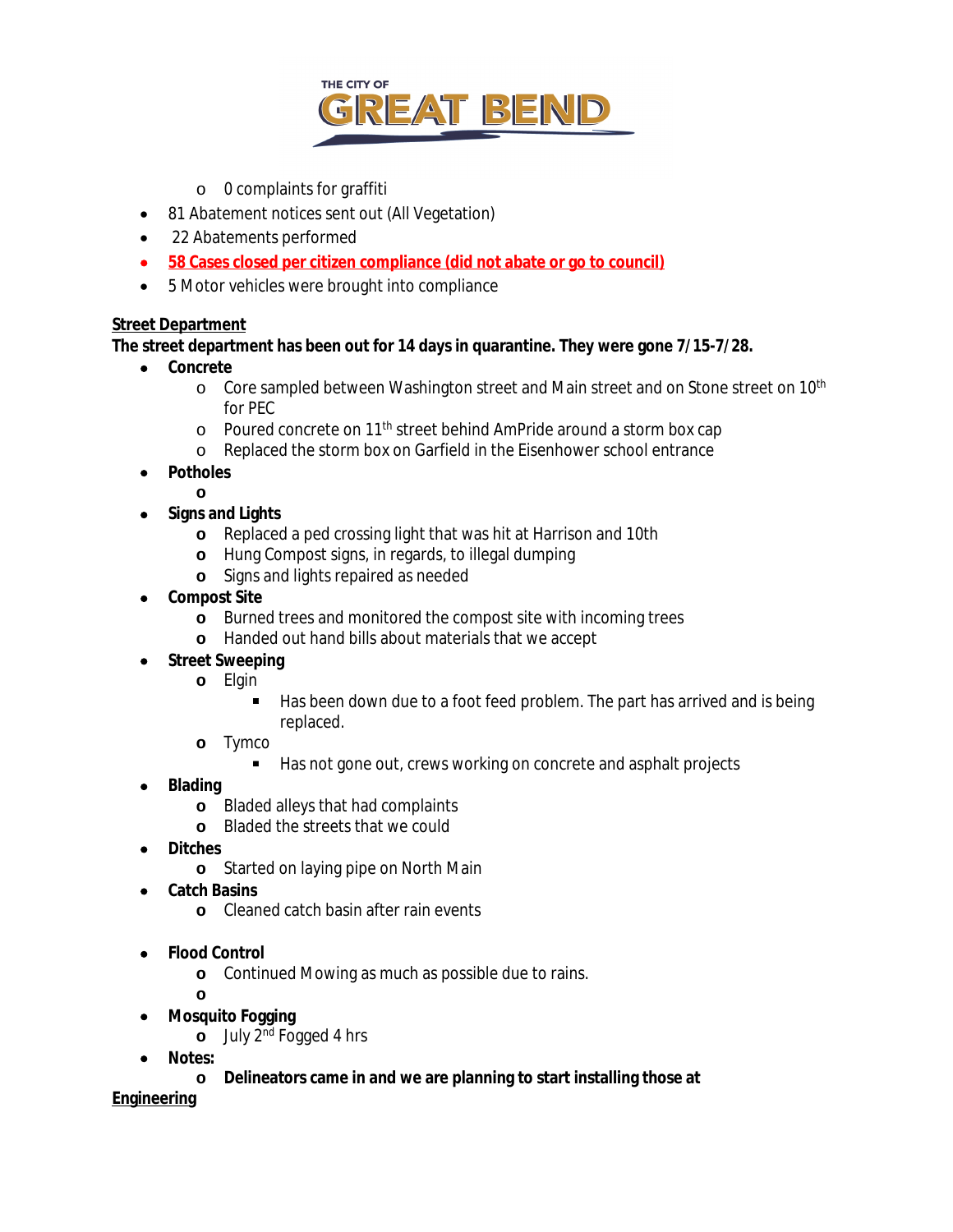

- Worked with Construction Resolve on 1212 Coolidge Jackson regarding Residential Driveway and sidewalk.
- Worked with Rock Solid Concrete on 3200 Forest Street regarding replacing Curb and Gutter.
- Worked with Dreiling Construction on 10<sup>th</sup> and McKinley regarding Replacing the Box and Replacing the post for AT&T. And 12<sup>th</sup> and Odell Planning to Dig pits and Backfill.
- Had meetings on Street Repairs and Maintenance Assessments on couple Minor and Local Streets.
- Worked with Dreiling Construction on Cleveland and  $6<sup>th</sup>$  Regards Replacing the Box at 204 Cleveland for AT&T. And on 19<sup>th</sup> and Washington, 20<sup>th</sup> and Washington. Planning to dig pits and Splice and backing them.
- Working on Reviewing plans for East  $10<sup>th</sup>$  projects and CCLIP Project plans for 2021. Had a walkthrough and planning on Meetings in regards.
- Worked with Rock Solid Concrete on 5500 Broadway regarding Sidewalk 70 Feet replacement.
- Working on a Sidewalk Replacement Program and Sidewalk was Permitted for Construction Service at 1906 Willow Lane and will be reimbursed followed by 10-day inspection.
- Working on the Right of Way use Agreement for the City on Signs.
- Working on Estimating and planning for 2020 Street Replacement Projects.
- Letters for the Concrete Companies Regarding Washouts will be sent out from City.
- Meeting with KDOT in Regards ROW Issue and Pavement Markings Discussion at 10<sup>th</sup> & Harrison regards to McDonalds driveway issue. And Plans and Specs for the past and future projects

#### **Utilities**

• Wastewater yearly Progress

|          |                            | 2020 Actual | 2020 Goal | % Completed |
|----------|----------------------------|-------------|-----------|-------------|
|          | <b>O</b> Clean storm lines | 18.328      | 25.000    | 73%         |
|          | o Clean sanitary lines     | 126.823     | 100.000   | 127%        |
| $\Omega$ | manholes rehabilitated     | 14          | 13        | 110%        |

Water yearly Progress

|                            | 2020 Actual | 2020 Goal | % Completed |
|----------------------------|-------------|-----------|-------------|
| o Change out fire hydrants |             |           | 20%         |

- Projects in Motion
	- o Collecting bids for plant projects.
	- o Scada (Approved and being developed)
	- o Pista Grit System (Ready for Approval)
	- o UV Channel (Ready for Approval)
	- o North Anoxic Zone Mixer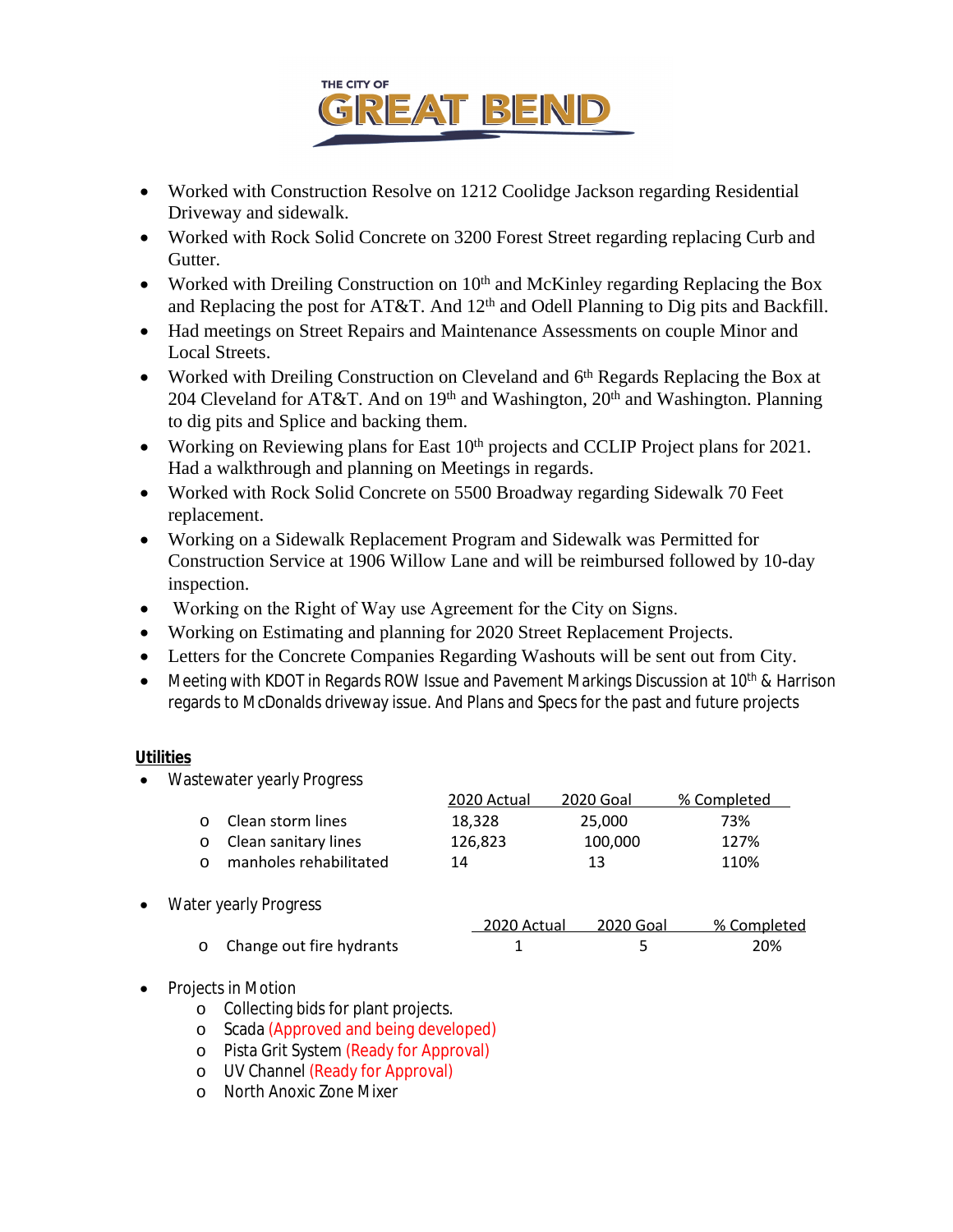

- o Secondary wet well pumps and VFD
- o Muffin Grinder
- o Primary wet well pump riser repairs (Waiting for JCI)
- o Industrial Waste hauling allowance
- o Preparing Lift Station RFP's
- Projects completed
	- o Lift station evaluations
	- o VFD for aeration basin
	- o Sewer Camera ordered
	- o Dental program report
	- o Bureau of Water/KDHE Capacity Development Survey
- WATER WELLS
	- o Mowed, Trimmed, and Sprayed
- o WATER DISTRIBUTION
	- **Installed 0 new service.**
	- Replaced 0 service.
	- 31 meters replaced.
	- **21 Service Leaks**
	- 0 Hydrant Repair
	- **60 Hydrants Flushed**
- o STORMWATER
	- Cleaned 2790 feet.
	- Cleaned 198 catch basins.
- o SANITARY SEWERS
	- Cleaned 17308 feet.
- o WASTEWATER PLANT
	- **Monthly report to KDHE**
- o Locates
	- $-243$

### **Fire/EMS/Inspection**

- Chief McCormick participated in the Fire Investigation Board of Directors meeting.
- Chief McCormick participated in the Community Paramedicine Meeting at Clara Barton Hospital.
- Firefighter Cook, Firefighter Jenkins and Chief McCormick attended the Swift Water Tech class.
- Chief McCormick participated in the Region 3 EMS Council meeting.
- Personnel participated in two swift water trainings for the department.
- The Fire Chief's Tahoe had new graphics applied.
- For the  $4<sup>th</sup>$  of July the department responded to 9 EMS calls and 9 fire calls.
- Fire Inspections Activity for July *(2020 Figures represent 7/1 to 7/30)*

|                                      | 2019 | 2020 |
|--------------------------------------|------|------|
| <b>Commercial Building Inspected</b> |      |      |
| Daycare / Schools                    |      |      |
| Fire Extinguisher Demos              |      |      |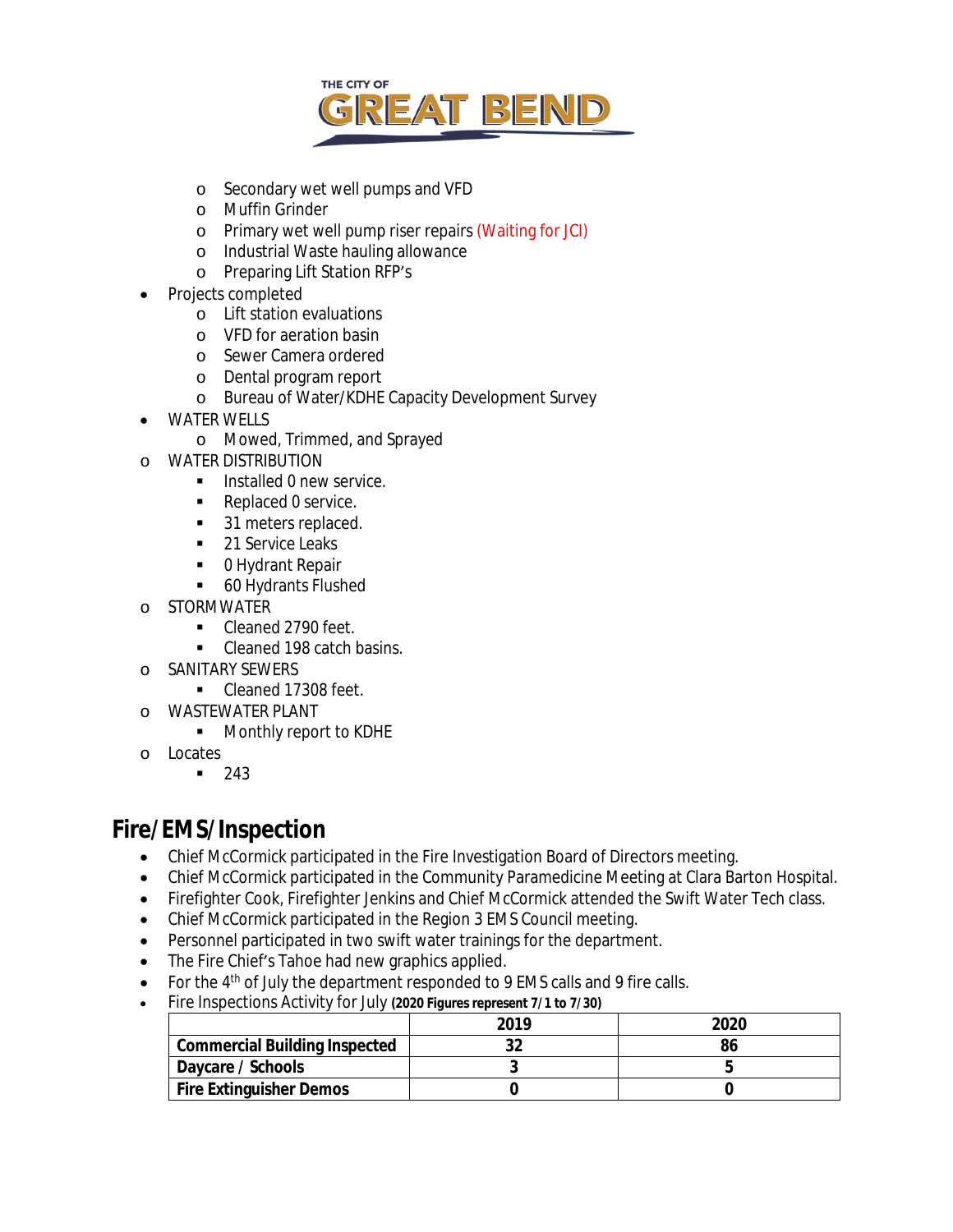

| <b>Violations Found</b>       | 47                                                                | 131              |
|-------------------------------|-------------------------------------------------------------------|------------------|
|                               | Department Activity for July (2020 Figures represent 7/1 to 7/30) |                  |
|                               | 2019                                                              | 2020             |
| <b>Fire Incidents</b>         | 46                                                                | 41               |
| <b>EMS Incidents</b>          | 189                                                               | 151              |
| <b>Total PT Contacts</b>      | 208                                                               | 157              |
| <b>Carbon Monoxide Calls</b>  | 2                                                                 | 0                |
| <b>Average Response Time</b>  | 4 mins. 14 secs.                                                  | 3 mins. 39 secs. |
| <b>Average Turnout Time</b>   | 42 secs.                                                          | 41 secs.         |
| <b>Overlapping Calls</b>      | 25.11%                                                            | 17.19%           |
| <b>Year to Date Incidents</b> | 1,282                                                             | 1,305            |

Building Inspection *(2020 Figures represent 7/1 to 7/30)*

|             |                 | <b>July 2019</b> |             |              | <b>July 2020</b> |             |             |             |  |
|-------------|-----------------|------------------|-------------|--------------|------------------|-------------|-------------|-------------|--|
|             | <b>Building</b> | Plumbing         | Electrical  | Mechanical   | <b>Building</b>  | Plumbing    | Electrical  | Mechanical  |  |
| Commercia   |                 |                  |             |              |                  |             |             |             |  |
|             |                 |                  |             |              |                  |             |             |             |  |
| Residential | 39              |                  |             | 14           |                  |             |             |             |  |
| Estimated   |                 | \$116,244.0      |             |              |                  |             |             | \$140,264.0 |  |
| Cost        | \$1,586,387.00  |                  | \$80,700.00 | \$162,343.00 | \$574,181.00     | \$37,950.00 | \$30,950.00 |             |  |

### **Police**

#### Stats from 07/01/2020-07/28/2020

- 07/02/2020 GBPD Staff Officers were issued new AR-15 rifles. GBPD Staff Officers then qualified with their new rifles at the range.
- 07/02/2020 Chief Bailey hosted the area Chiefs meeting in Great Bend. Discussed the COVID 19 issue, the new governor order on COVID 19 and how Law Enforcement will re-act to the new order. Theft and drug issues in the cities and county.
- GBPD Officers provided security & traffic control at the July 3rd, 2020 Fireworks show at the GB Airport. BTSO assisted by providing traffic control on the west 10<sup>th</sup> street roadway. Good time for all.
- July 09/2020 GBPD sent a total of six (6) officer's home due to possible COVID contact and quarantine. One Officer had already been confirmed prior to 07/09/2020 as a positive test and was in Isolation due to COVIDE. By July 17<sup>th</sup> all officers were back to work.
- 07/24/2020 Barton County Appreciation BBQ was held at the Hunting Lodge (Owner Wally Eldridge located just south of the 281 Hwy Arkansas River Bridge on east side of road). This was sponsored by a group of citizens headed by Charles and Jennifer Dixon. All Law Enforcement and their significant other enjoyed a BBQ and good times. Thanks to all the sponsors of this event.
- Officer Ryan Hanhardt will leave for 14 weeks of training at the Kansas Law Enforcement Training Center beginning July 27<sup>th</sup>, 2020 and will graduate from the basic training class as a certified police officer on Oct. 30<sup>th</sup> of 2020. Officer Hanhardt will graduate as a member of the 270th Class.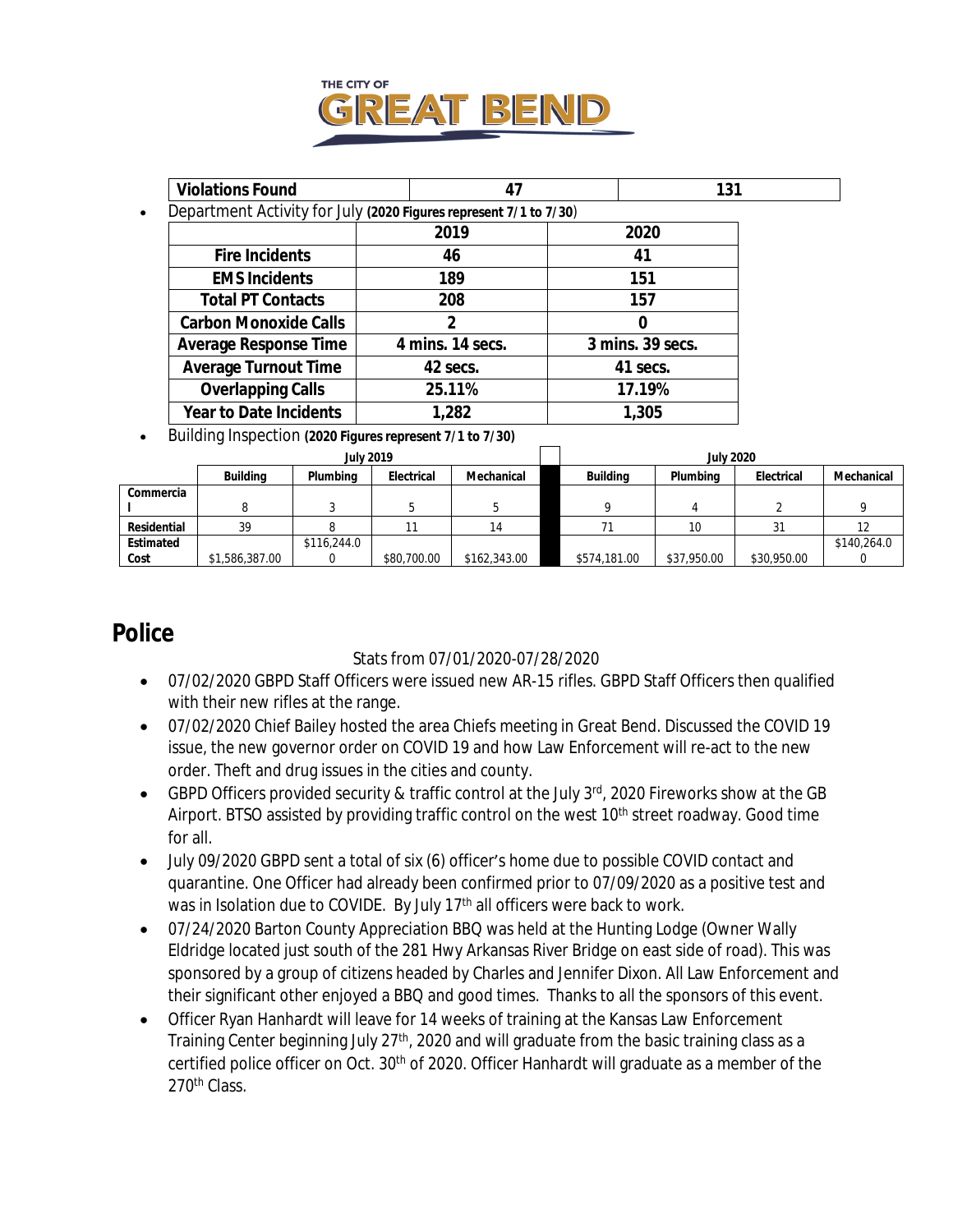

- On July 30th GBPD held applicant testing for five (5) applicants. Effective 08/09/2020 GBPD will be four (4) officers short of being fully staffed when Officer Art Keffer transfers to the Code Enforcement section.
- Municipal Court has moved back to the Municipal Court Room and out of The Event Center. GBPD continues to provide a bailiff for Municipal Court actions on Mondays and Thursdays.
- 07/30/2020 Chief Bailey attended an Axis Camera Demo at the Barton Count Court House. Axis Communications dealers & Nex-tech provided the camera demo. Cameras are great equipment for Law Enforcement and help provide security to citizens.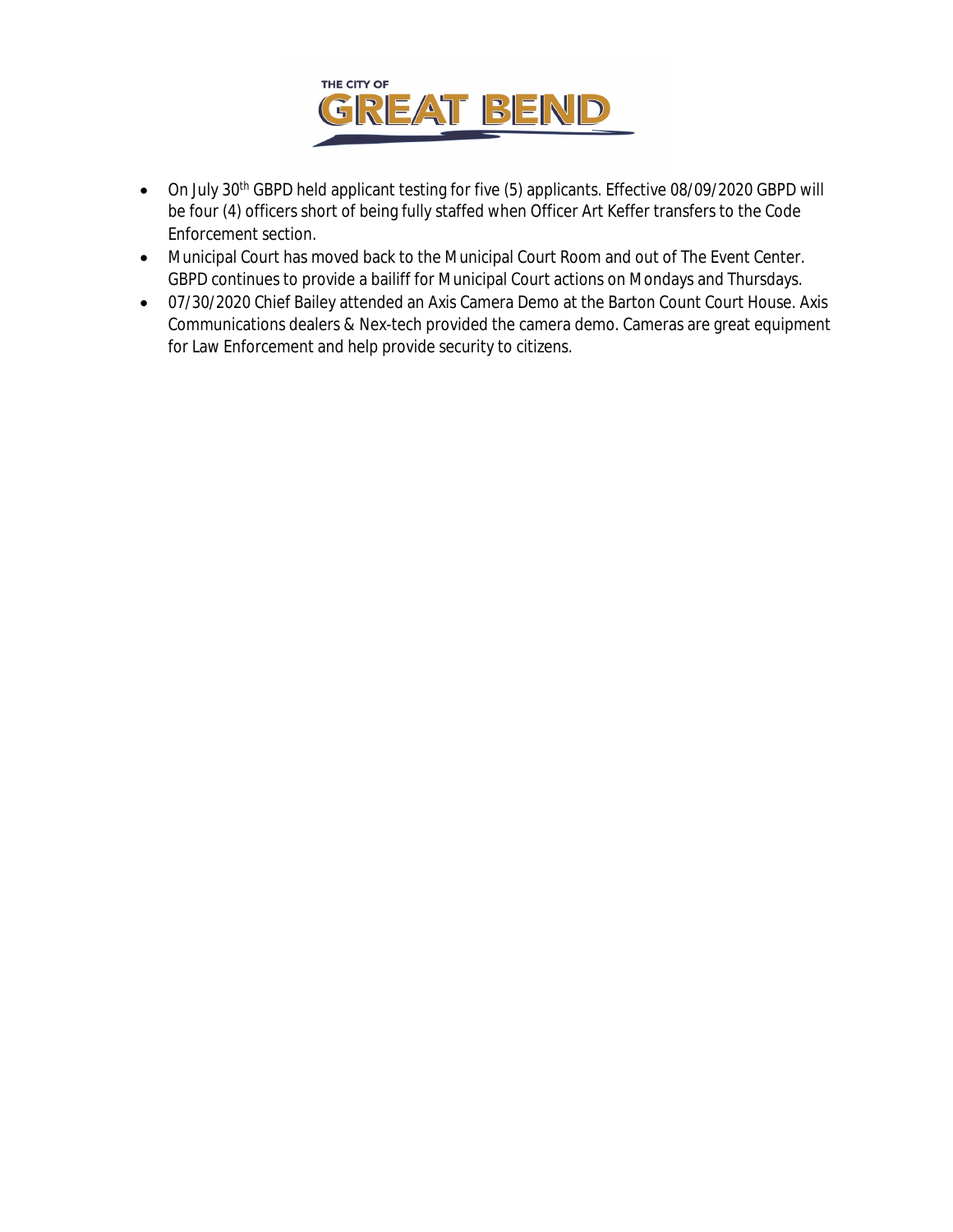

| 1492     | 2019 Year to Date                                |               |                         |
|----------|--------------------------------------------------|---------------|-------------------------|
|          |                                                  |               |                         |
| 493      | Unsolved                                         | 33.0%         |                         |
| 15       | Unfounded                                        | 1.0%          |                         |
| 79       | <b>Outside Agency Assist</b>                     | 5.3%          |                         |
| 150      | <b>NA</b>                                        | 10.1%         |                         |
| 51       | <b>LOP</b>                                       | 3.4%          |                         |
| 39       | County Atty-Juvenile                             | 2.6%          |                         |
| 42       | County Atty-Adult                                | 2.8%          |                         |
| 75       | <b>City Atty</b>                                 | 5.0%          |                         |
| 52       | Arrest-Juvenile                                  | 3.5%          |                         |
| 381      | Arrest-Adult                                     | 25.5%         |                         |
|          |                                                  |               |                         |
| 261      | <b>January</b>                                   |               | 165                     |
| 93       | Unsolved                                         | 35.6%         | 79                      |
| 0        | Unfounded                                        | 0.0%          | 0                       |
| 16       | <b>Outside Agency Assist</b>                     | 6.1%          | 5                       |
| 27       | <b>NA</b>                                        | 10.3%         | 17                      |
| 5        | <b>LOP</b>                                       | 1.9%          | 2                       |
| 11       | County Atty-Juvenile                             | 4.2%          | $\overline{\mathbf{c}}$ |
| 6        | County Atty-Adult                                | 2.3%          | 6                       |
| 10       | <b>City Atty</b>                                 | 3.8%          | 8                       |
| 11       | Arrest-Juvenile                                  | 4.2%          | $\overline{2}$          |
| 82       | Arrest-Adult                                     | 31.4%         | 27                      |
|          |                                                  |               |                         |
| 181      | <b>February</b>                                  |               | 171                     |
| 37       | Unsolved                                         | 20.4%         | 120                     |
| 0        | Unfounded                                        | 0.0%          |                         |
| 18<br>17 | <b>Outside Agency Assist</b><br><b>NA</b>        | 9.9%          | 2<br>6                  |
|          |                                                  | 9.4%          |                         |
| 4        | <b>LOP</b>                                       | 2.2%          | 1<br>1                  |
| 10<br>6  | County Atty-Juvenile<br><b>County Atty-Adult</b> | 5.5%          | 3                       |
| 4        |                                                  | 3.3%          | 4                       |
| 11       | <b>City Atty</b><br>Arrest-Juvenile              | 2.2%          | $\overline{1}$          |
| 74       |                                                  | 6.1%<br>40.9% | 10                      |
|          | Arrest-Adult                                     |               |                         |

# **GREAT BEND POLICE DEPARTMENT**

2020 Year to Date Crime Statistics

January Through July

| 261      | <b>January</b>               |       | 165            | April                        |       | 257 | July                         |       | $\bf{0}$     | <b>October</b>               |      |
|----------|------------------------------|-------|----------------|------------------------------|-------|-----|------------------------------|-------|--------------|------------------------------|------|
| 93       | Unsolved                     | 35.6% | 79             | Unsolved                     | 47.9% | 59  | Unsolved                     | 23.0% |              | Unsolved                     | 0.0% |
| 0        | Unfounded                    | 0.0%  | 0              | Unfounded                    | 0.0%  | 11  | Unfounded                    | 4.3%  |              | Unfounded                    | 0.0% |
| 16       | <b>Outside Agency Assist</b> | 6.1%  | 5              | <b>Outside Agency Assist</b> | 3.0%  | 12  | <b>Outside Agency Assist</b> | 4.7%  |              | <b>Outside Agency Assist</b> | 0.0% |
| 27       | <b>NA</b>                    | 10.3% | 17             | <b>NA</b>                    | 10.3% | 30  | <b>NA</b>                    | 11.7% |              | <b>NA</b>                    | 0.0% |
| 5        | LOP                          | 1.9%  | $\overline{2}$ | LOP                          | 1.2%  | 10  | <b>LOP</b>                   | 3.9%  |              | LOP                          | 0.0% |
| 11       | County Atty-Juvenile         | 4.2%  | 2              | County Atty-Juvenile         | 1.2%  | 5   | County Atty-Juvenile         | 1.9%  |              | County Atty-Juvenile         | 0.0% |
| 6        | County Atty-Adult            | 2.3%  | 6              | County Atty-Adult            | 3.6%  | 7   | County Atty-Adult            | 2.7%  |              | County Atty-Adult            | 0.0% |
| 10       | City Atty                    | 3.8%  | 8              | City Atty                    | 4.8%  | 23  | City Atty                    | 8.9%  |              | City Atty                    | 0.0% |
| 11       | Arrest-Juvenile              | 4.2%  | 2              | Arrest-Juvenile              | 1.2%  | 5   | Arrest-Juvenile              | 1.9%  |              | Arrest-Juvenile              | 0.0% |
| 82       | Arrest-Adult                 | 31.4% | 27             | Arrest-Adult                 | 16.4% | 76  | Arrest-Adult                 | 29.6% |              | Arrest-Adult                 | 0.0% |
|          |                              |       |                |                              |       |     |                              |       |              |                              |      |
|          |                              |       |                |                              |       |     |                              |       |              |                              |      |
| 181      | <b>February</b>              |       | 171            | <b>May</b>                   |       | 0   | <b>August</b>                |       | $\mathbf{0}$ | <b>November</b>              |      |
| 37       | Unsolved                     | 20.4% | 120            | Unsolved                     | 70.2% |     | Unsolved                     | 0.0%  |              | Unsolved                     | 0.0% |
| $\Omega$ | Unfounded                    | 0.0%  |                | Unfounded                    | 0.0%  |     | Unfounded                    | 0.0%  |              | Unfounded                    | 0.0% |
| 18       | <b>Outside Agency Assist</b> | 9.9%  | 2              | <b>Outside Agency Assist</b> | 1.2%  |     | <b>Outside Agency Assist</b> | 0.0%  |              | <b>Outside Agency Assist</b> | 0.0% |
| 17       | <b>NA</b>                    | 9.4%  | 6              | <b>NA</b>                    | 3.5%  |     | <b>NA</b>                    | 0.0%  |              | <b>NA</b>                    | 0.0% |
| 4        | LOP                          | 2.2%  |                | LOP                          | 0.6%  |     | LOP                          | 0.0%  |              | <b>LOP</b>                   | 0.0% |
| 10       | County Atty-Juvenile         | 5.5%  |                | County Atty-Juvenile         | 0.6%  |     | County Atty-Juvenile         | 0.0%  |              | County Atty-Juvenile         | 0.0% |
| 6        | County Atty-Adult            | 3.3%  | 3              | County Atty-Adult            | 1.8%  |     | County Atty-Adult            | 0.0%  |              | County Atty-Adult            | 0.0% |
| 4        | City Atty                    | 2.2%  | 4              | City Atty                    | 2.3%  |     | City Atty                    | 0.0%  |              | City Atty                    | 0.0% |
| 11       | Arrest-Juvenile              | 6.1%  |                | Arrest-Juvenile              | 0.6%  |     | Arrest-Juvenile              | 0.0%  |              | Arrest-Juvenile              | 0.0% |